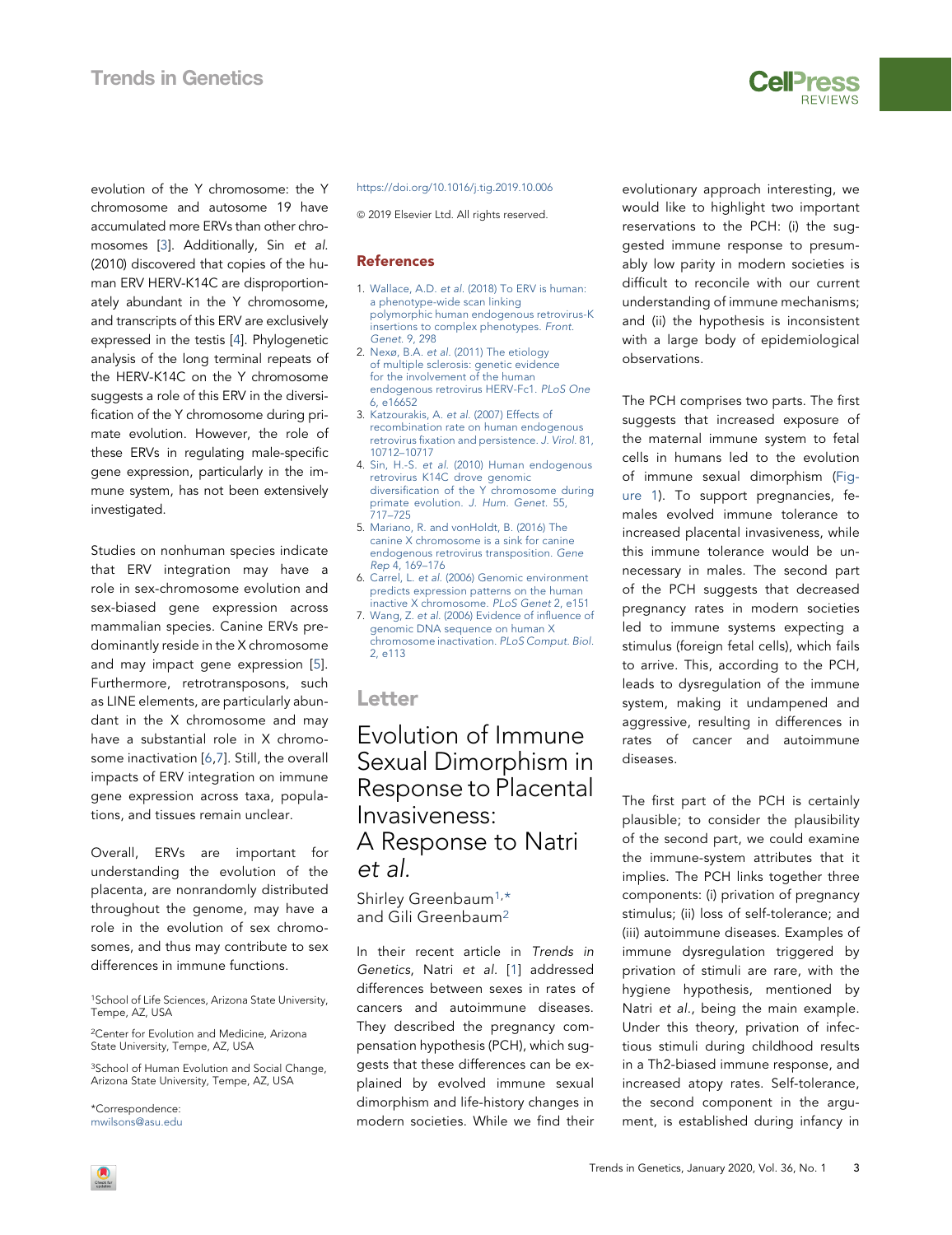<span id="page-1-0"></span>

**Trends in Genetics** 

#### Figure 1. Schematic Representation of the Evolution of Immune Sexual Dimorphism due to Increased Placental Invasiveness.

(A) In the presumed ancestral state, inferred from non-hominid primates, the placenta invades minimally into maternal tissue. Mother and fetus are separated by the cytotrophoblastic shell, with only few fetal cells penetrating into the decidua and spiral arteries. The maternal immune system is only mildly exposed to fetal cells. (B) In humans (and other hominids), the cytotrophoblastic shell disintegrates in the early stages of pregnancy, and fetal cells invade extensively into the spiral arteries and as deep as the inner myometrium. The maternal immune system is significantly exposed to fetal cells. (C) In a hypothesized evolutionary process, immune mechanisms adaptively evolved in females to allow immune tolerance at the maternal–fetal interface, but remained unchanged in males. This evolved immune sexual dimorphism may manifest in other immune-related processes, such as in differences in susceptibility to cancer or autoimmune diseases. As in other cases of sexual dimorphisms, immune sexual dimorphism may involve genome-wide differences in gene expression between sexes, in sex chromosomes as well as in autosomes. Figure created with BioRender.

the thymus, through negative selection of self-reactive T cells, and by generation of regulatory T cells (Tregs). Lastly, various mechanisms have been suggested for autoimmunity, such as molecular mimicry and suboptimally functioning Tregs, none of which involves lack of stimuli. Taken together, the PCH would require that privation of repeated pregnancy stimuli in adulthood would overwrite previously established thymic self-tolerance and other fail-safe mechanisms, and that this would result in distinct autoimmune diseases, rather than atopy. Such a mechanism has not yet been described.

Therefore, for the second part of the PCH to work, evidence would need to be provided for an unusual and unique composition of currently unknown immune components.

Another way to examine the plausibility of the PCH is to generate predictions and contrast them with observations. The second part of the PCH draws a causal link between unmet reproductive potentials of individual females in modern societies and epidemiological observations. Specifically, the authors suggest that low parity causes immune

dysregulation, at the individual rather than the evolutionary level, resulting in a protective effect against cancer and a deleterious effect for autoimmunity. Therefore, the PCH implies that the differences between sexes in disease rates should be correlated with parity. However, this prediction is not supported by epidemiological data, which suggests decreased risk of cancers in parous women, such as for colorectal, bladder, pancreatic, and esophageal cancers (details and references in Table S1 in the supplemental information online). Additionally, parity was found to be either unassociated or positively